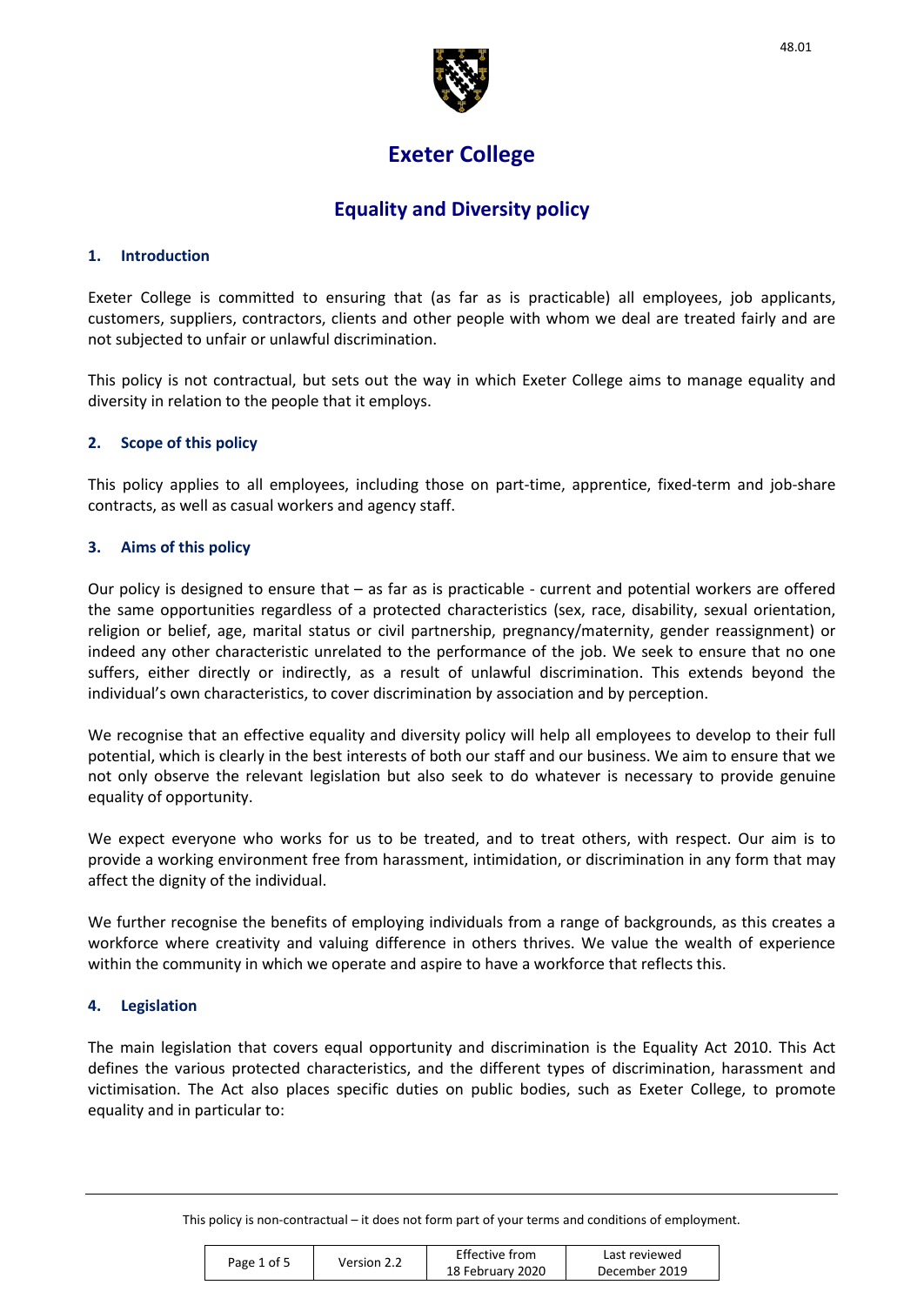- Eliminate unlawful discrimination, harassment and victimisation and any other conduct prohibited by the Act;
- Promote equality of opportunity; and
- Foster good relations between people who share a protected characteristic and those who do not.

As such, the College has published information about how it complies with these duties. These documents are available from the College website at: www.exeter.ox.ac.uk/equality-and-diversity

## **5. Definitions of discrimination and harassment**

Discrimination may be direct or indirect, and can take different forms, for example:

- treating any individual less favourably than others on grounds of a protected characteristic (sex, race, disability, sexual orientation, religion or belief, age, marital status or civil partnership, pregnancy/maternity or gender reassignment);
- expecting a person, solely on the grounds stated above, to comply with requirements that are different to the requirements for others, for any reason whatsoever;
- imposing on an individual requirements that are in effect more onerous than they are on others. This would include applying a condition (which is not warranted by the requirements of the position) which makes it more difficult for members of a particular group to comply than others not of that group;
- By association someone is discriminated against because they associate with someone who possesses a protected characteristic;
- By perception discrimination on the grounds that the person is perceived as belonging to a particular group (e.g. sexual orientation, religion or belief), irrespective of whether or not this is correct;
- Harassment unwanted conduct which has the purpose or effect, intentionally or unintentionally, of violating dignity, or which creates an intimidating, hostile, degrading, humiliating or offensive environment for the individual;
- Victimisation treating a person less favourably because they have committed a "protected act". "Protected acts" include previous legal proceedings brought against the employer or the perpetrator, or the giving of evidence at a disciplinary or grievance hearing or at tribunal, or making complaints about the perpetrator or the employer or their alleged discriminatory practices;
- Any other act or omission of an act, which has the effect of disadvantaging one person against another, purely on the above grounds.

On all occasions where those in control of employees are required to make judgements between them, (e.g. disciplinary matters, selection for training, promotion, pay increases, awards etc) it is essential that merit, experience, skills and temperament are considered as objectively as possible.

## **6. Responsibility for this policy**

The overall responsibility for implementing and monitoring the effectiveness of this policy rests with the Governing Body of Exeter College.

Heads of Department and line managers are responsible for promoting diversity and equality of opportunity on a day-to-day basis in their own areas of responsibility.

|             |             | Effective from   | Last reviewed |
|-------------|-------------|------------------|---------------|
| Page 2 of 5 | Version 2.2 | 18 February 2020 | December 2019 |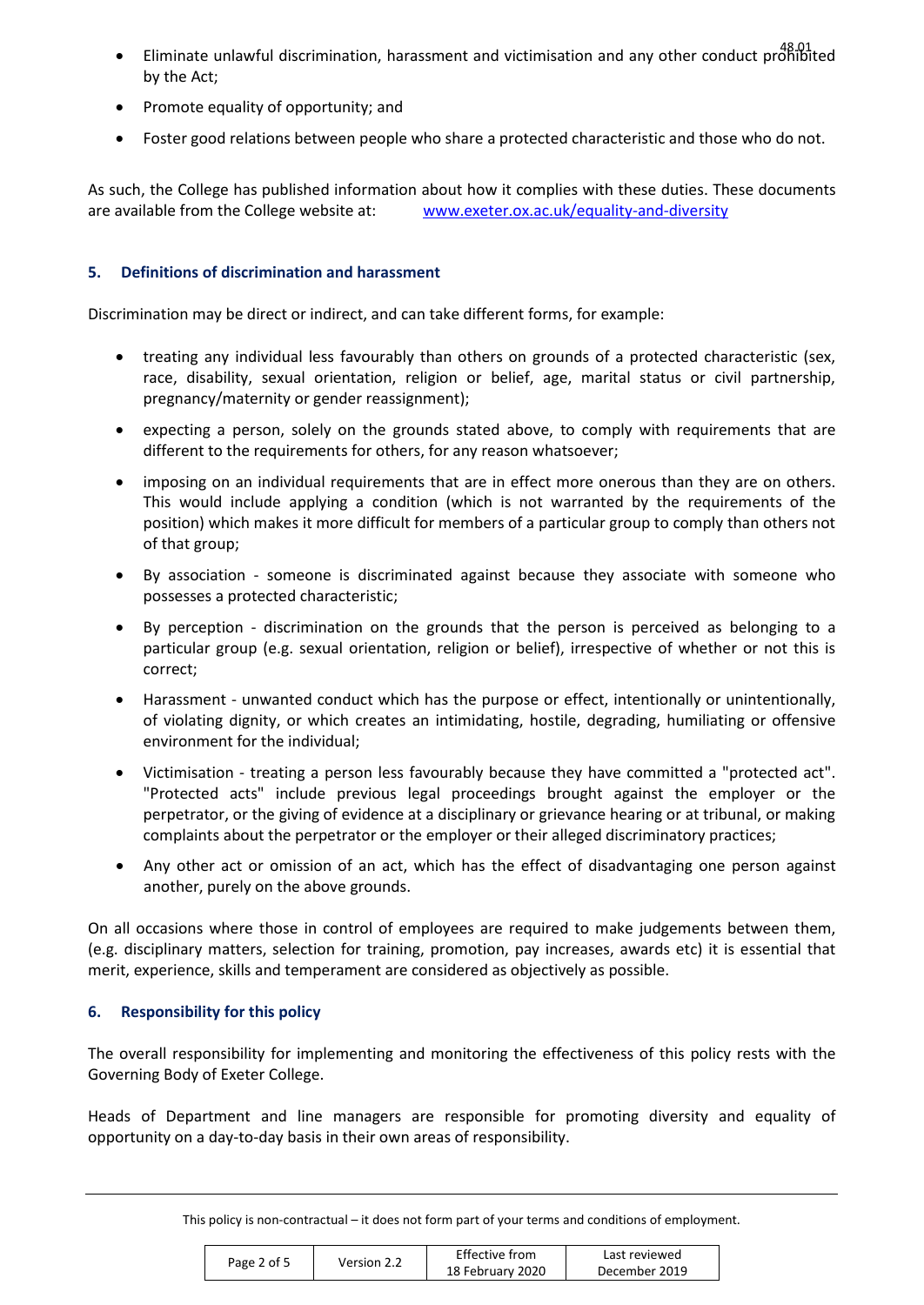The HR Officer supports the day-to-day operation and monitoring of this policy, and is also responsible for organising training for staff so that they are aware of their responsibilities. In addition, the HR Officer reports a range of data and statistics to demonstrate the extent to which the College is achieving its goals (particularly in the area of recruitment).

All employees, irrespective of their job, seniority, or part-time or fixed-term status have a personal duty to familiarise themselves with the contents of this policy, and to act in accordance with this policy at all times. Employees also have a responsibility and role in:

- promoting equality of opportunity;
- not discriminating unfairly or harassing colleagues, job applicants or ex-employees, nor encouraging others to do so or tolerating such behaviour;
- challenging any unacceptable behaviour should they either witness it or experience it directly; and
- reporting any matters of concern to a member of the College's management team, as appropriate.

Disciplinary action, including dismissal, may be taken against any employee found guilty of unfair discrimination, harassment and/or victimisation. Employees should be aware that not only is the employer liable for any cases of discrimination or harassment that occur, but individuals also may be held personally liable for their own acts and behaviour (as some actions may constitute a criminal, as well as a civil, offence).

## **7. Recruitment and selection**

We aim, through appropriate information, training and supervision, to ensure that all those who are responsible for recruitment and selection are familiar with this policy and apply it in conjunction with our recruitment policy.

Selection will – as far as possible - be conducted on an objective basis and will focus on the applicants' suitability for the job and their ability to fulfil the job requirements. Our interest is in the skills, abilities, qualifications, aptitude and potential of individuals to do their jobs. Shortlisting and interviewing will normally be carried out by more than one person, to minimise the risk of conscious or unconscious bias.

Person specifications will be reviewed to ensure that criteria are not applied which are discriminatory, either directly or indirectly, and that they do not impose any condition or requirement which cannot be justified by the demands of the post. Questions asked of candidates will relate to information that will help us to assess their ability to do the job.

Questions about marriage plans, family intentions, religious or political commitments, caring responsibilities, intention to join our pension scheme or to opt out, or about any other issues which may give rise to suspicions of unlawful discrimination should not be asked. Selection tests will be specifically related to the job and measure an individual's actual, or inherent, ability to do or train for the job.

Job adverts should encourage applications from all types of candidates and should not be stereotyped. They will normally state: "Exeter College is an equal opportunity employer and values diversity".

## **8. Training and development**

Exeter College recognises that equality and diversity responsibilities do not end at selection, and we are committed to ensuring that, wherever possible, all employees receive the widest possible range of development opportunities for advancement, in line with the operational requirements of the College.

|             |             | Effective from   | Last reviewed |
|-------------|-------------|------------------|---------------|
| Page 3 of 5 | Version 2.2 | 18 February 2020 | December 2019 |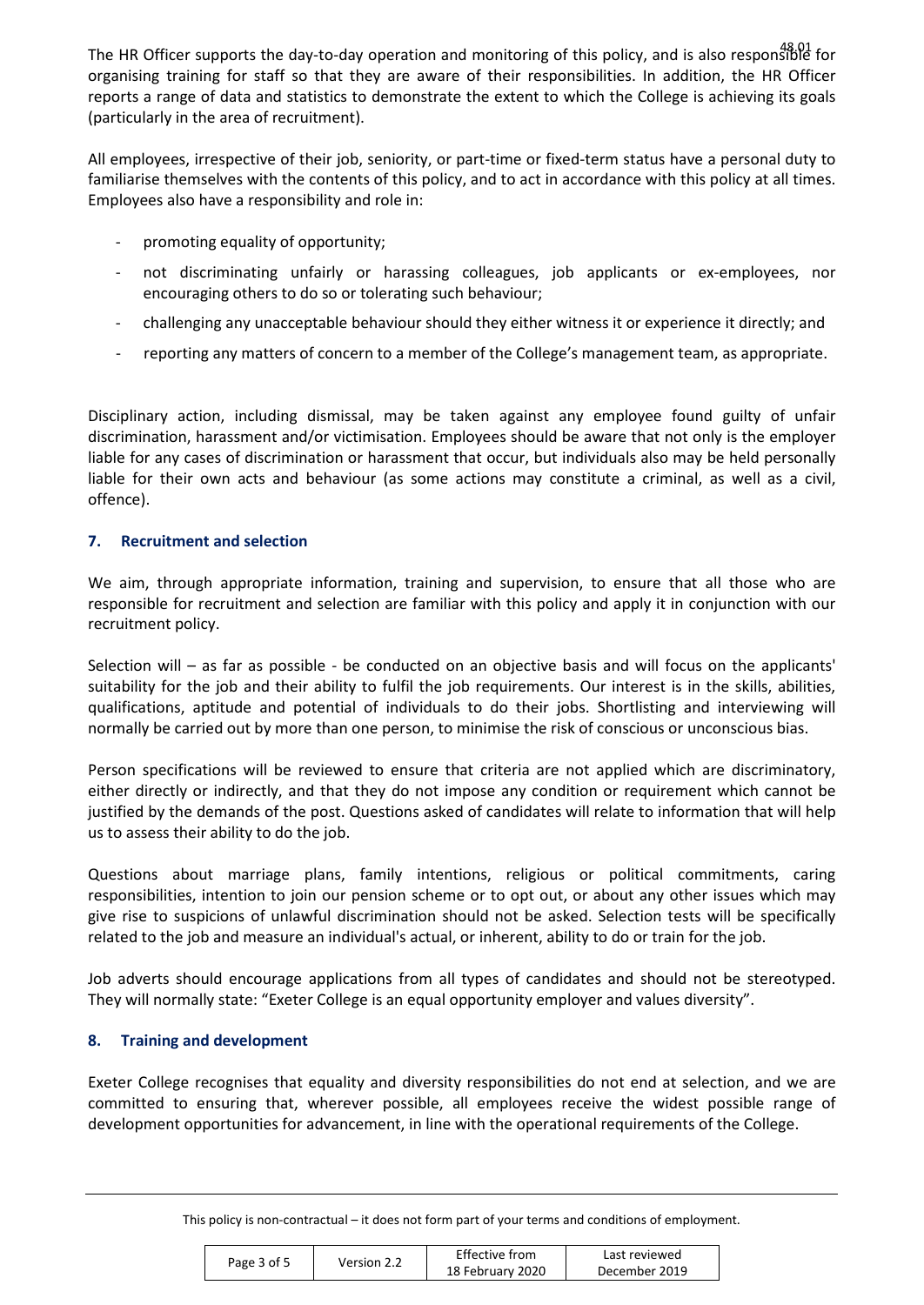All employees are encouraged to discuss their career prospects and training needs with their A8.01 of Department or line manager on a regular basis (and at least annually). Opportunities for promotion and training will be communicated, usually by Heads of Department, and will made available to staff according to their relevance to the job concerned, and on a fair and equal basis.

No age limits apply for entry to training or development schemes - these are open to all employees.

## **9. Terms and conditions of employment**

We will ensure that all of our employment policies including compensation, benefits and any other relevant issues associated with terms and conditions of employment, are formulated and applied in such a way as to remove/ minimise any discrimination on the grounds of a protected characteristic (sex, race, disability, sexual orientation, religion or belief, age, marital status or civil partnership, pregnancy/maternity, gender reassignment), or indeed any other characteristic unrelated to the performance of the job.

These will be reviewed regularly to ensure there is no discrimination. Employees will not be subjected to any detriment if they wish to join our pension scheme, nor will they be offered any inducement not to do so.

## **10. Grievances, disputes and disciplinary procedure**

Exeter College will take seriously any breach of this policy. Employees who believe they have been discriminated against should to bring this to the attention of the College as soon as possible. In the first instance employees are encouraged to do this informally (e.g. to your line manager, or to the HR Officer), but where it has not been possible to resolve the matter informally, or where the matter is particularly serious, they are advised to use our internal grievance procedure.

An employee who, in good faith, brings a complaint of discrimination must not be victimised or less favourably treated as a result.

However, false allegations that are found to have been made in bad faith will be dealt with under the appropriate disciplinary procedures.

Bullying or harassment will not be tolerated, and any individual who feels that they have been subjected to either bullying or harassment should refer to our Harassment policy. Equally, anyone who witnesses incidents of bullying or harassment should report this to their manager, or an appropriate senior member of staff.

When dealing with general disciplinary matters, care is to be taken that employees or workers who have, are perceived to have, or are associated with someone who has, a protected characteristic are not dismissed or disciplined for performance or behaviour which could be overlooked or condoned in other employees or workers.

## **11. References**

We will not discriminate against individuals who have left our organisation by providing references that are not based on factual information, nor by failing to provide one based on a protected characteristic.

## **12. Retirement**

We have no fixed retirement age and anyone who wishes to work beyond State Pension Age may choose to do so.

|             |             | Effective from   | Last reviewed |
|-------------|-------------|------------------|---------------|
| Page 4 of 5 | Version 2.2 | 18 February 2020 | December 2019 |